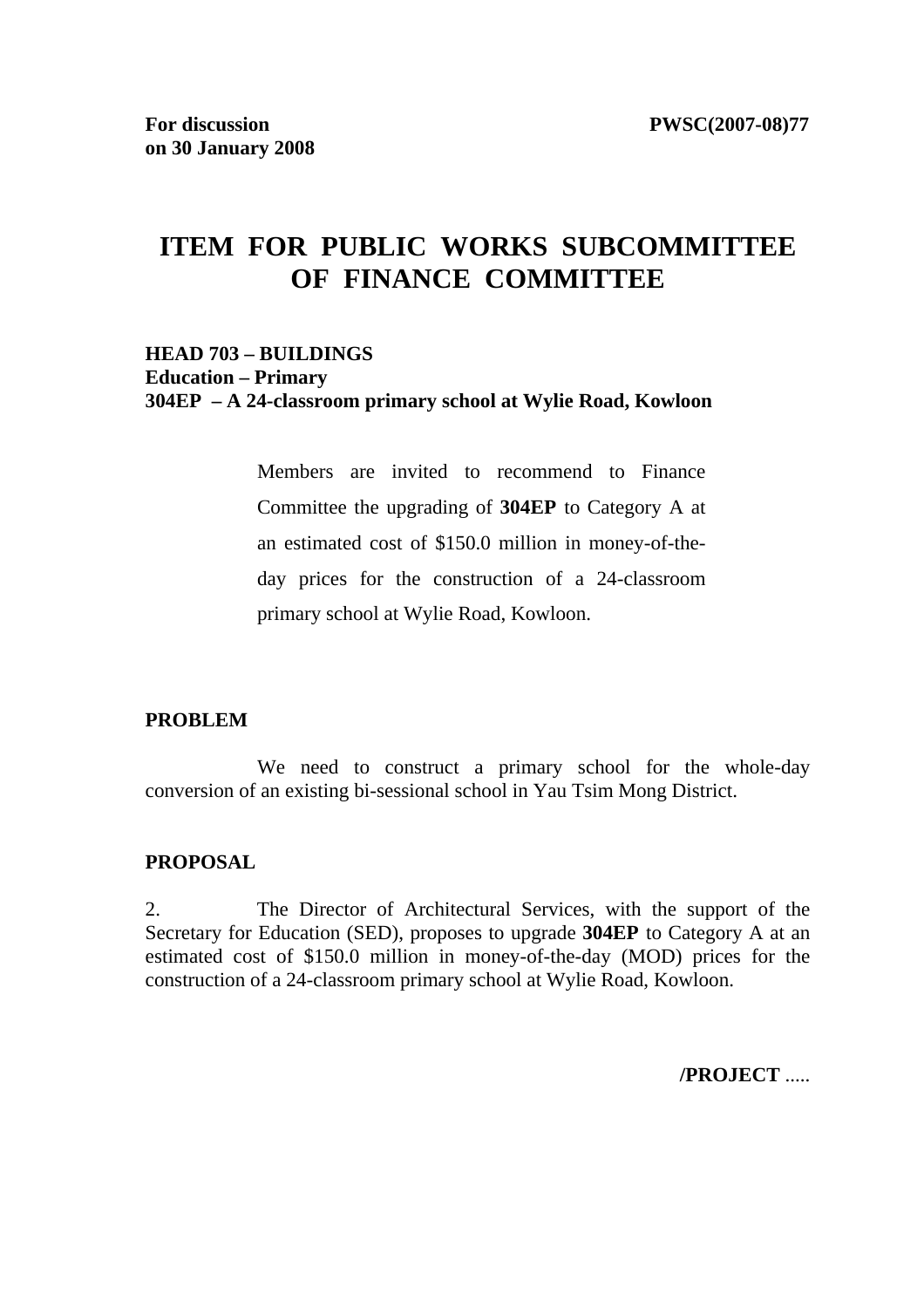## **PROJECT SCOPE AND NATURE**

3. The proposed scope comprises demolition of two blocks of existing quarters on site and construction of the proposed primary school under **304EP** will have the following facilities –

- (a) 24 classrooms;
- (b) six special rooms;
- (c) four small group teaching rooms;
- (d) a guidance activity room;
- (e) two interview rooms;
- (f) a staff room;
- (g) a staff common room;
- (h) a student activity centre;
- (i) a conference room;
- (j) a library;
- (k) an assembly hall (which can be used for a wide range of physical activities such as badminton, gymnastics and table-tennis);
- (l) a multi-purpose area;
- (m) one basketball court;
- (n) a 60-metre (m) running track<sup>1</sup>;
- (o) a green corner<sup>2</sup>; and

 $/(p)$  .....

<sup>1</sup> Making optimal use of the space of the campus, a 60-m running track will be provided.

<sup>2</sup> The green corner is a designated area inside the campus to enable students to develop an interest in horticulture and natural environment. The green corner may include a greenhouse, a weather station and planting beds.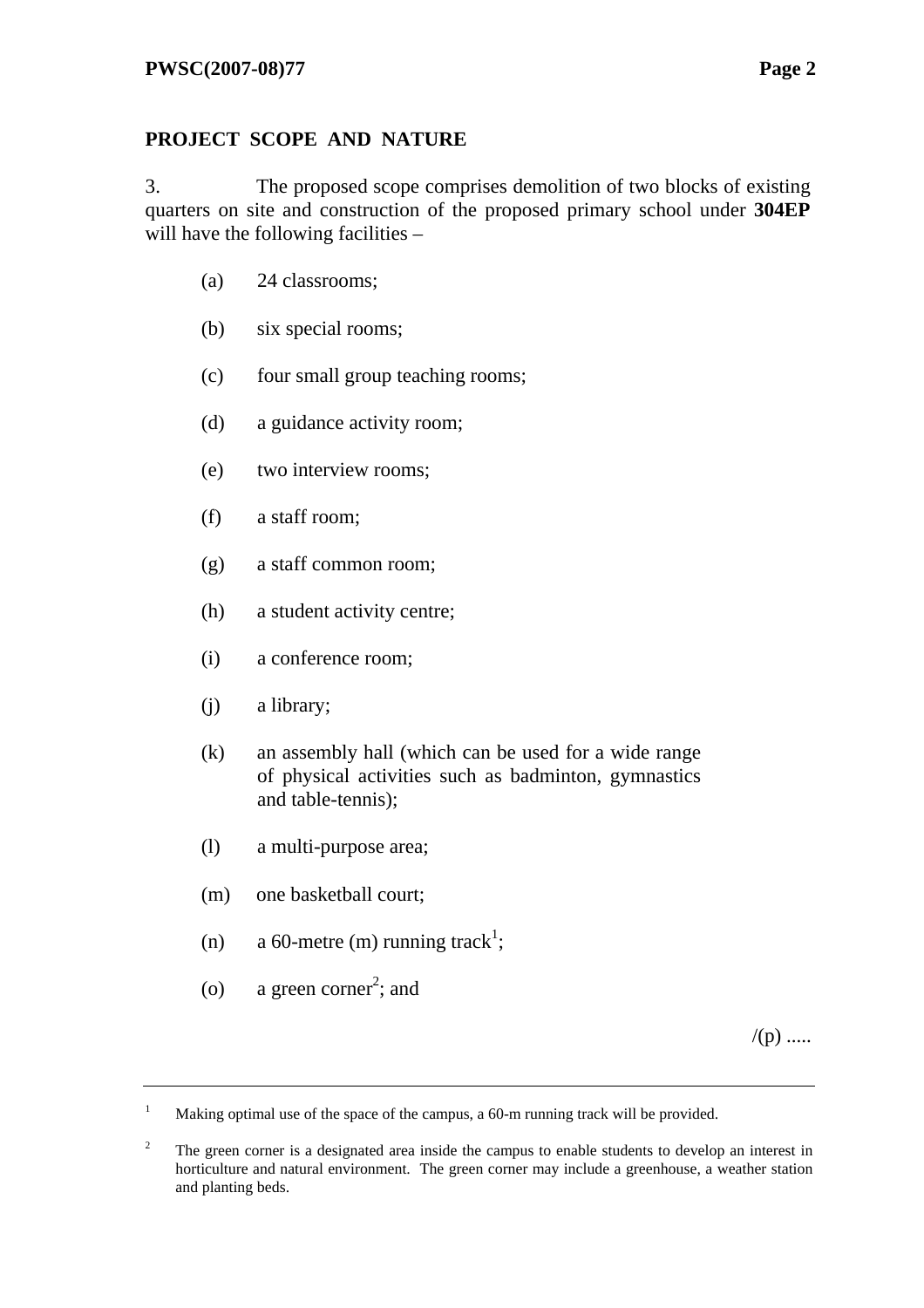(p) ancillary accommodation, including a lift and relevant facilities for the handicapped.

The proposed school will meet the planning target of providing two square metres  $(m<sup>2</sup>)$  of open space per student. A site plan is at Enclosure 1 and views of the school premises (artist's impression) are at Enclosure 2. We plan to start the demolition works in March 2008 and construction works in November 2008 for completion in July 2010.

### **JUSTIFICATION**

——— ———

> 4. It is Government's policy to implement whole-day schooling for all primary school students. As at January 2008, 96% of primary school places are in whole-day mode.

> 5. Upon completion, **304EP** will provide 24 classrooms and other facilities for accommodating an existing bi-sessional primary school in the same district and in so doing enable both sessions to switch to whole-day operation. The project will not affect the overall supply of primary school places.

> 6. We have examined the implementation program of this project against the implementation schedule of small-class teaching. On the one hand, we are anxious to proceed with this project to facilitate an existing bi-sessional school to turn whole-day to fulfill our policy commitment. As to the implementation of small-class teaching, however, we will only be able to arrive at a realistic assessment if additional classrooms, and, if yes, the number, that would be required in the school net in which this project is located by mid-2008. Considering that a change in the project scope and design would cause substantial delay to this project and the fact that minor conversion works could be pursued on a need basis in future, the school sponsoring body has indicated that they would prefer to proceed this project at its present scope of work and school design without further delay.

# **FINANCIAL IMPLICATIONS**

7. We estimate the capital cost of the project to be \$150.0 million in MOD prices (see paragraph 8 below), made up as follows –

 $/(a)$  .....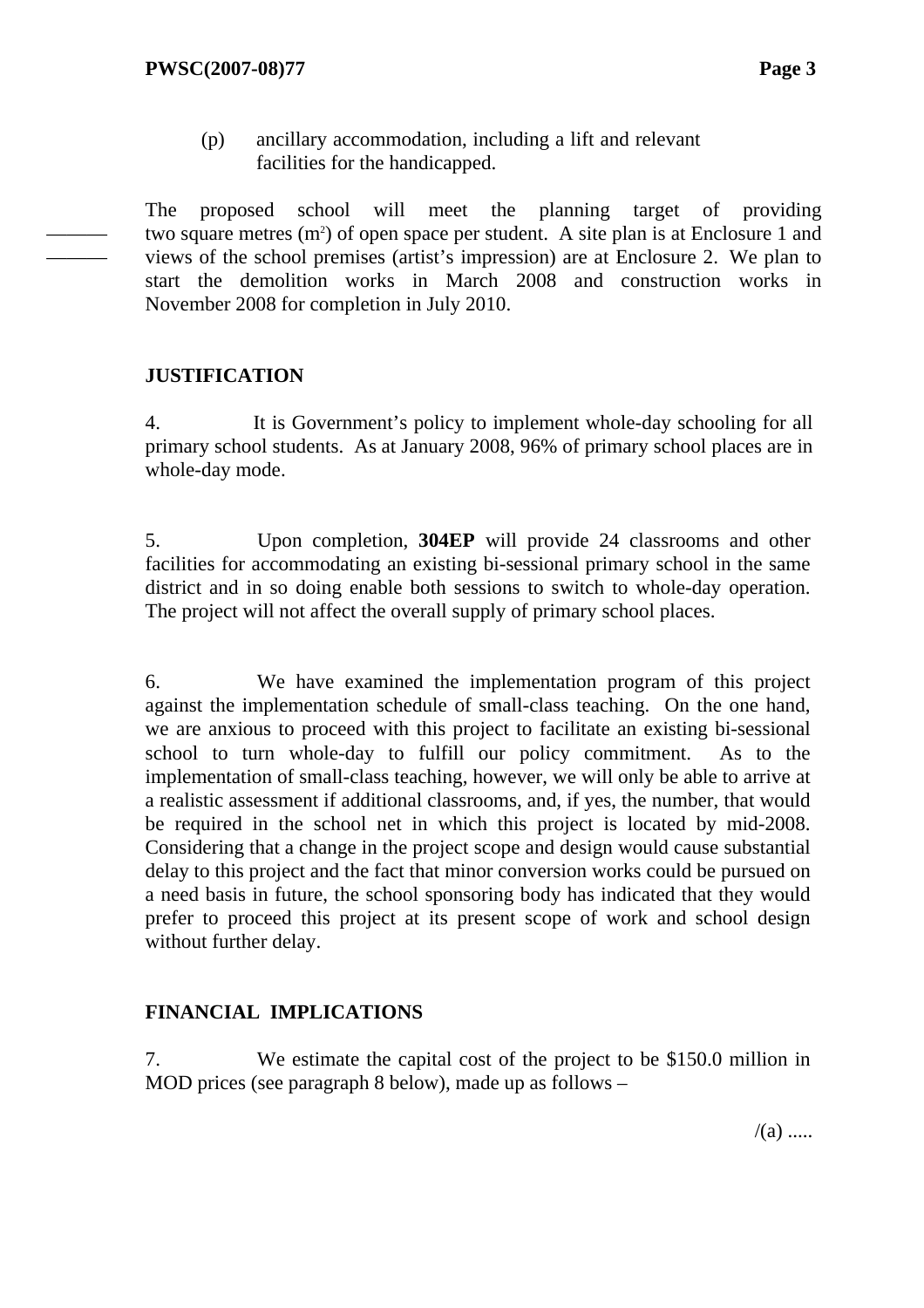———

#### **\$ million**

| (a) | Demolition                           | 10.0  |                               |
|-----|--------------------------------------|-------|-------------------------------|
| (b) | Geotechnical works                   | 6.5   |                               |
| (c) | Piling                               | 22.5  |                               |
| (d) | <b>Building</b>                      | 58.5  |                               |
| (e) | <b>Building services</b>             | 14.4  |                               |
| (f) | Drainage                             | 2.5   |                               |
| (g) | <b>External works</b>                | 9.8   |                               |
| (h) | Furniture and equipment <sup>3</sup> | 3.0   |                               |
| (i) | Consultants' fees for -              | 5.9   |                               |
|     | Contract administration<br>(i)       | 1.9   |                               |
|     | (ii)<br>Site supervision             | 4.0   |                               |
| (j) | Contingencies                        | 13.0  |                               |
|     | Sub-total                            | 146.1 | (in September<br>2007 prices) |
| (k) | Provision for price adjustment       | 3.9   |                               |
|     | Total                                | 150.0 | (in MOD prices)               |
|     |                                      |       |                               |

We propose to engage consultants to undertake contract administration and site supervision of the project. A detailed breakdown of the estimate for consultants' fees by man-months is at Enclosure 3. The construction floor area (CFA) of

/**304EP** .....

<sup>3</sup> Based on the standard furniture and equipment reference list prepared by the Education Bureau for a new 24-classroom primary school adopting the standard schedule of accommodation. The actual amount will be determined on the basis of a survey on the serviceability of the existing furniture and equipment.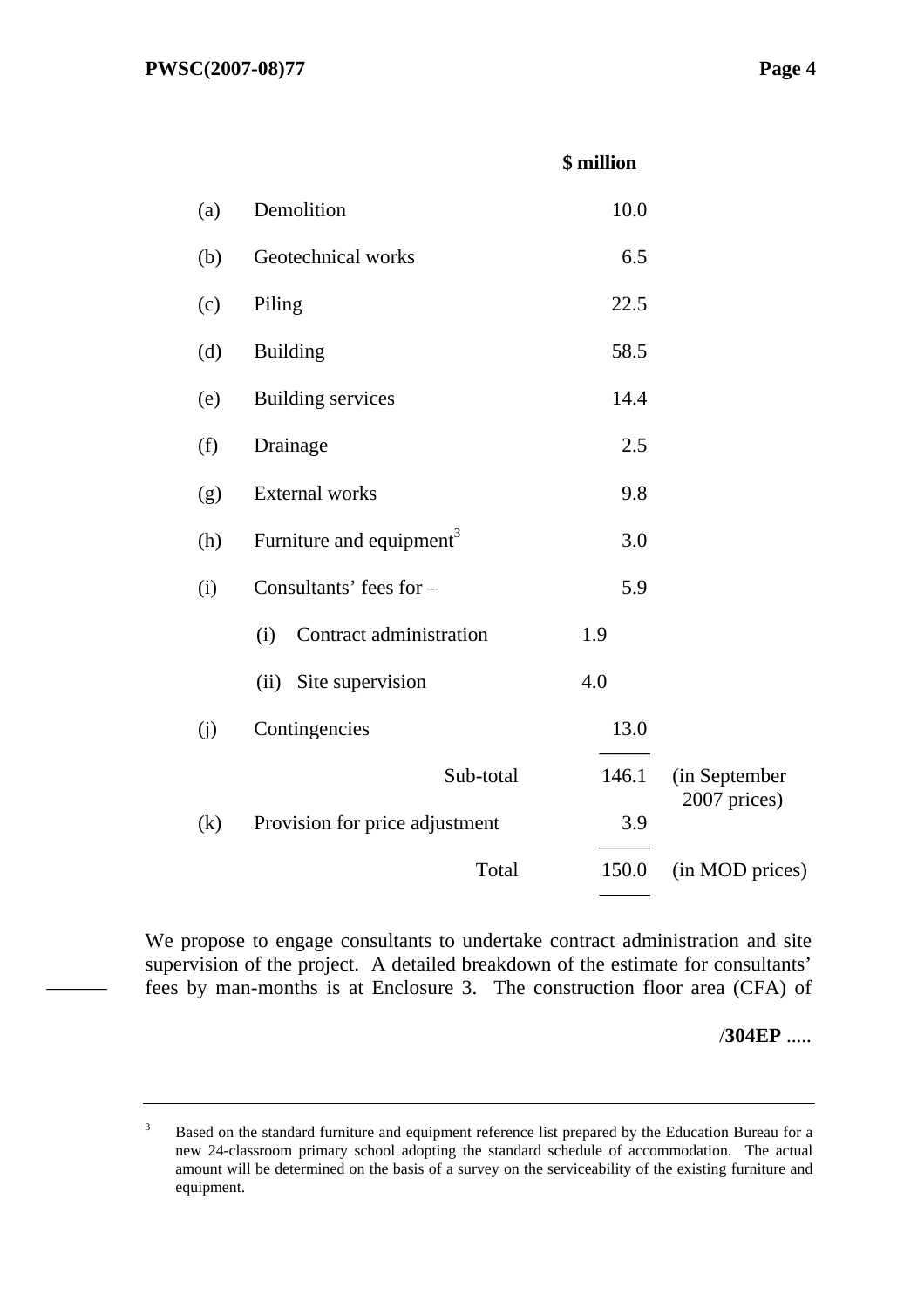———

**304EP** is 9 690 m<sup>2</sup>. The estimated construction unit cost, represented by the building and the building services costs, is  $$7,523$  per m<sup>2</sup> of CFA in September 2007 prices. We consider this comparable to similar school projects built by the Government. A comparison of the reference cost for a 24-classroom primary school based on an uncomplicated site with no unusual environmental or geotechnical constraints with the estimated costs for **304EP** is at Enclosure 4.

8. Subject to approval, we will phase the expenditure as follows –

**Year \$ million (Sept 2007) Price adjustment factor \$ million (MOD)** 2008 – 09 13.0 1.00750 13.1 2009 – 10 44.5 1.01758 45.3 2010 – 11 58.2 1.02775 59.8 2011 – 12 16.1 1.03803 16.7  $2012 - 13$  14.3 1.05619 15.1 ——— ——— 146.1 150.0 ——— ———

9. We have derived the MOD estimates on the basis of the Government's latest forecast of trend rate of change in the prices of public sector building and construction output for the period 2008 to 2013. We will deliver the demolition and construction works through two separate lump-sum contracts because we can clearly define the scope of the works in advance. The contracts will not provide for price adjustment because the contract periods will not exceed 21 months.

10. The cost of furniture and equipment, estimated to be \$3.0 million, will be borne by the Government. This is in line with the existing policy.

/11. .....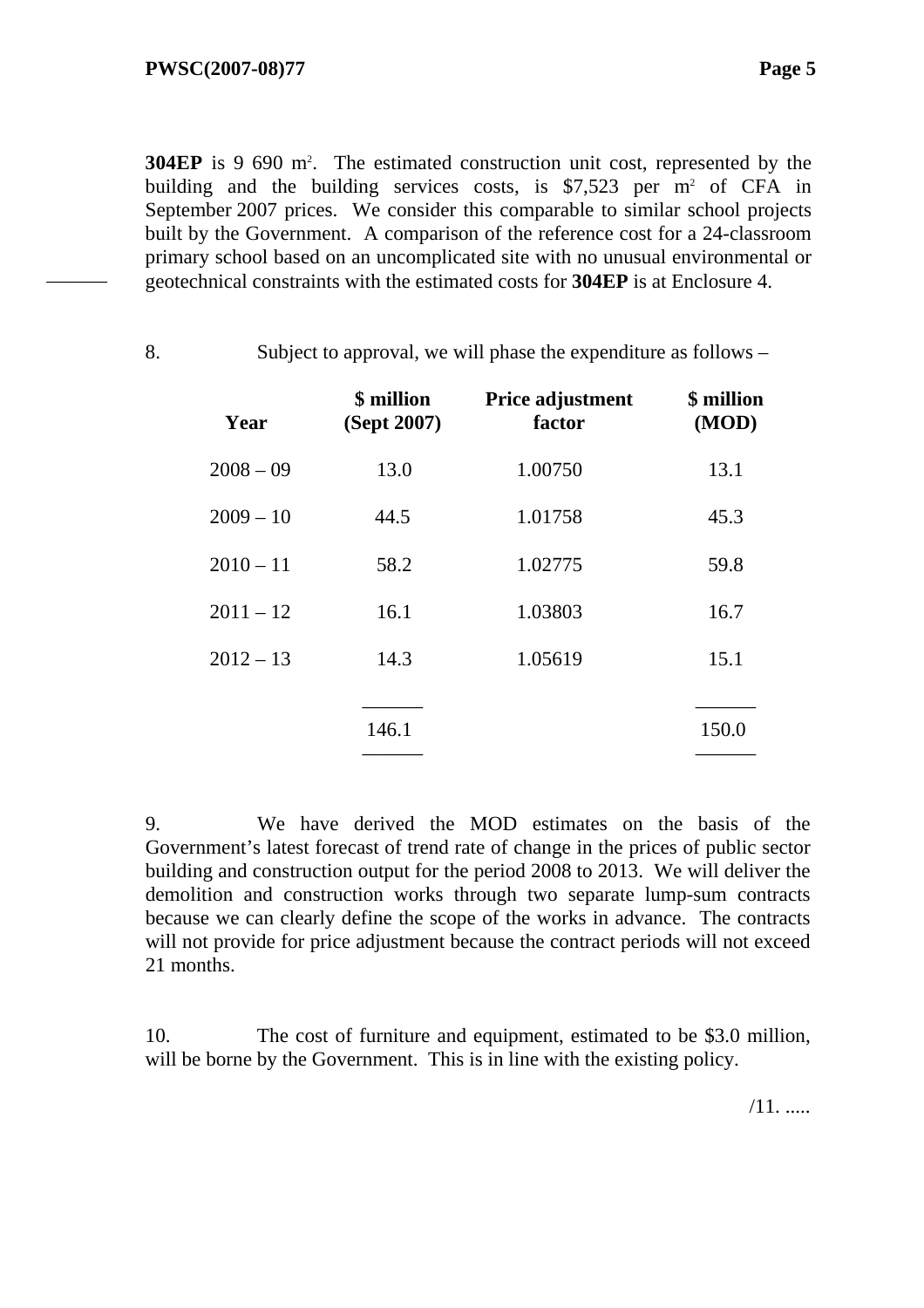11. We estimate the annual recurrent expenditure for **304EP** to be \$20.8 million.

# **PUBLIC CONSULTATION**

12. We consulted the Yau Tsim Mong District Council on **304EP** in September 2007. Members of the Council supported the project.

13. We consulted the Legislative Council Panel on Education on 24 October 2005 on our review of the School Building Programme. Members supported our recommendation to proceed with school projects for converting existing bi-sessional primary schools to whole-day operation.

## **ENVIRONMENTAL IMPLICATIONS**

14. We engaged a consultant to conduct a Preliminary Environmental Review (PER) for **304EP** in December 2007. The PER recommended installation of insulated windows and air-conditioning for rooms exposed to traffic noise exceeding the limits recommended in the Hong Kong Planning Standards and Guidelines. The recommended mitigation measures include the provision of insulated windows and air-conditioning for two special rooms on the M/F at the western façade of special classroom block at a cost of \$400,000. With such mitigation measures in place, the project would not have long term environmental impacts. We have included the cost of the above mitigation measures as part of the building services in the project estimate.

15. During construction, we will control noise, dust and site run-off nuisances to within established standards and guidelines through the implementation of mitigation measures in the contract. These include the use of silencers, mufflers, acoustic lining or shields for noisy construction activities, frequent cleaning and watering of the site, and the provision of wheel-washing facilities.

16. We have considered measures in the planning and design stages to reduce the generation of construction waste where possible (e.g. using metal site hoardings and signboards so that these materials can be recycled or reused in

/other .....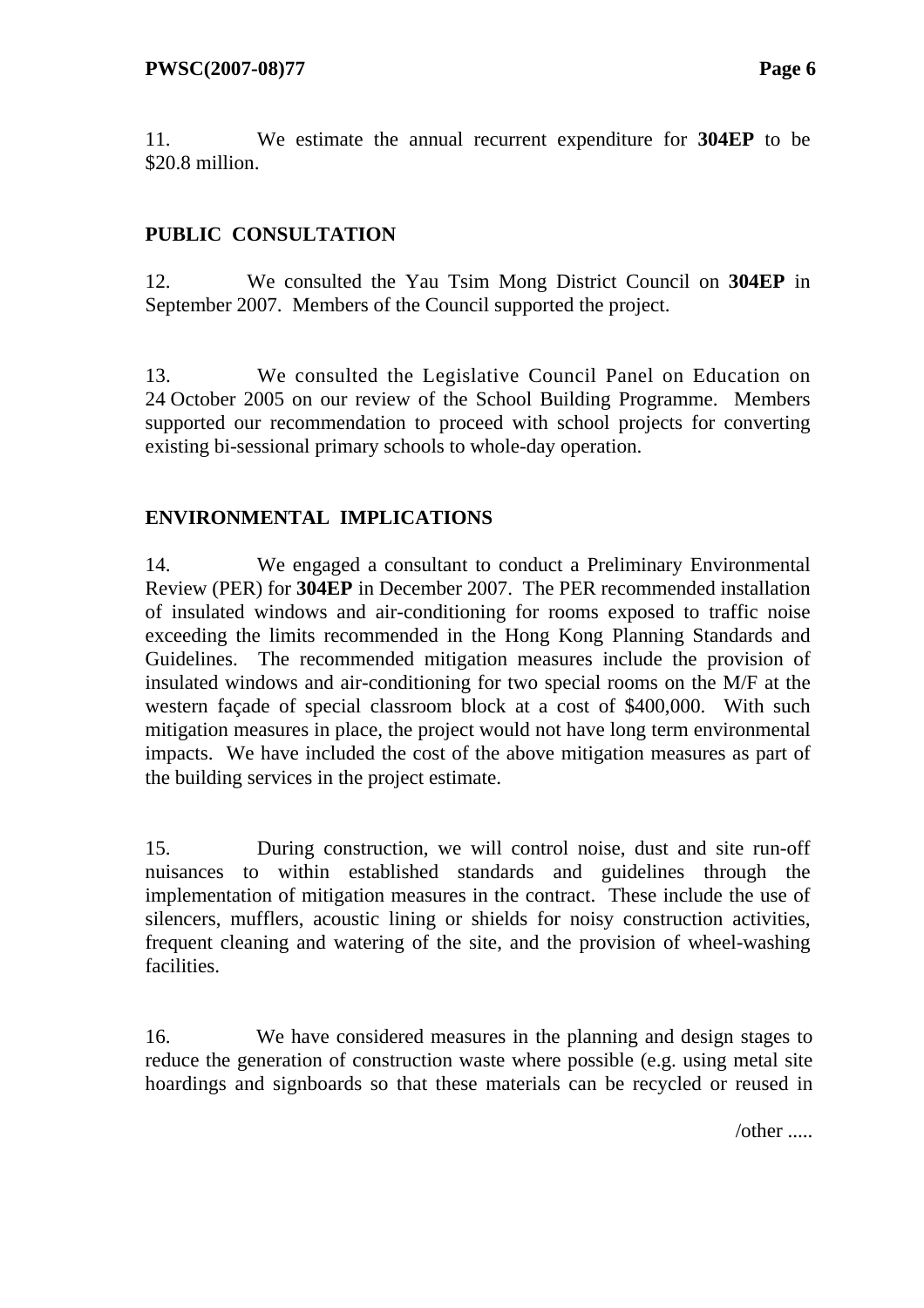other projects). In addition, we will require the contractor to reuse inert construction waste (e.g. use of excavated materials for filling within the site) on site or in other suitable construction sites as far as possible, in order to minimize the disposal of inert construction waste to public fill reception facilities<sup>4</sup>. We will encourage the contractor to maximize the use of recycled or recyclable inert construction waste, as well as the use of non-timber formwork to further minimize the generation of construction waste.

17. We will also require the contractor to submit for approval a plan setting out the waste management measures, which will include appropriate mitigation means to avoid, reduce, reuse and recycle inert construction waste. We will ensure that the day-to-day operations on site comply with the approved plan. We will require the contractor to separate the inert portion from non-inert construction waste on site for disposal at appropriate facilities. We will control the disposal of inert construction waste and non-inert construction waste to public fill reception facilities and landfills respectively through a trip-ticket system.

18. We estimate that the project will generate in total about 20 820 tonnes of construction waste. Of these, we will reuse about 4 200 tonnes (20.2%) of inert construction waste on site and deliver 14 920 tonnes (71.7%) of inert construction waste to public fill reception facilities for subsequent reuse. In addition, we will dispose of 1 700 tonnes (8.1%) of non-inert construction waste at landfills. The total cost for accommodating construction waste at public fill reception facilities and landfill sites is estimated to be \$615,340 for this project (based on a unit cost of \$27/tonne for disposal at public fill reception facilities and  $$125$ /tonne<sup>5</sup> at landfills).

19. This project has adopted various forms of energy efficient features, including **–**

(a) T5 energy efficient fluorescent tubes with electronic ballast and lighting control by daylight sensor will be adopted in all offices and rooms at the perimeter of the building;

 $/(b)$  .....

<sup>&</sup>lt;sup>4</sup> Public fill reception facilities are specified in Schedule 4 of the Waste Disposal (Charges for Disposal of Construction Waste) Regulation. Disposal of inert construction waste in public fill reception facilities requires a licence issued by the Director of Civil Engineering and Development.

<sup>5</sup> This estimate has taken into account the cost for developing, operating and restoring the landfills after they are filled and the aftercare required. It does not include the land opportunity cost for existing landfill sites (which is estimated at  $$90/m^3$ ), nor the cost to provide new landfills (which is likely to be more expensive), when the existing ones are filled.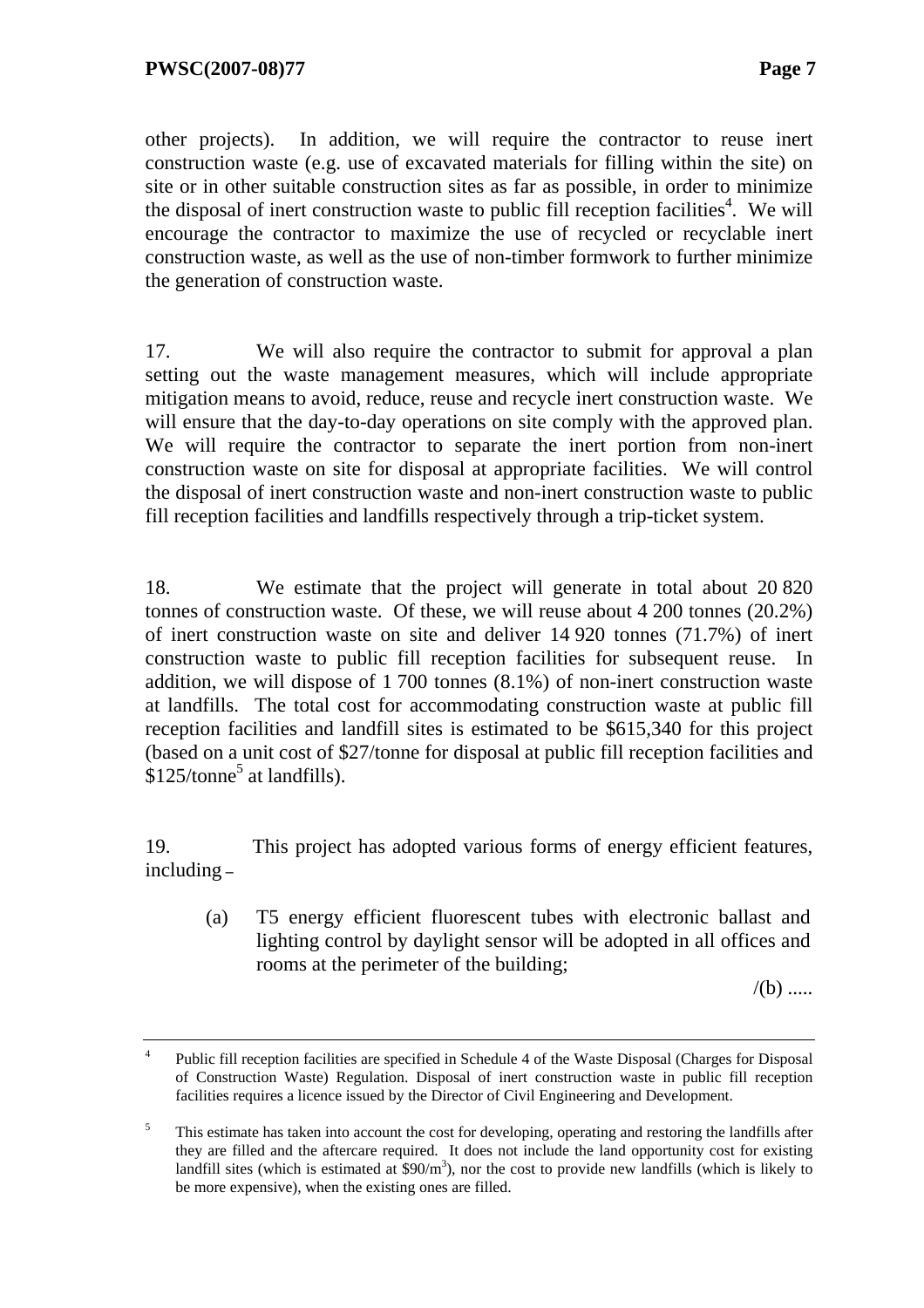- (b) heat recovery fresh air pre-conditioners will be adopted in the airconditioned rooms; and
- (c) automatic on/off switching of lighting and ventilation fan will be adopted inside the lift.

20 For greening features, the main roof and terraces will be landscaped for environmental and amenity benefits.

21 For recycled features, we will adopt rain water recycling system for irrigation purpose.

22. The total estimated additional cost for adoption of the energy efficient features, greening features and recycled features is around \$1.1 million. There will be about 8% energy savings in the annual energy consumption.

# **LAND ACQUISITION**

23. The project does not require any land acquisition.

# **HERITAGE IMPLICATIONS**

24. This project will not affect any heritage site, i.e. all declared monuments, proposed monuments, graded historic sites/buildings, sites of archaeological interests and Government historic sites identified by the Antiquities and Monuments Office.

# **BACKGROUND INFORMATION**

25. We upgraded **304EP** to Category B in September 2006. We engaged an architectural consultant in June 2007 to undertake the detailed design and PER. We engaged a quantity surveying consultant in November 2007 to prepare tender documents. The total cost of the above consultancy services and works is about \$3.5 million. We charged this amount to block allocation

/**Subhead** .....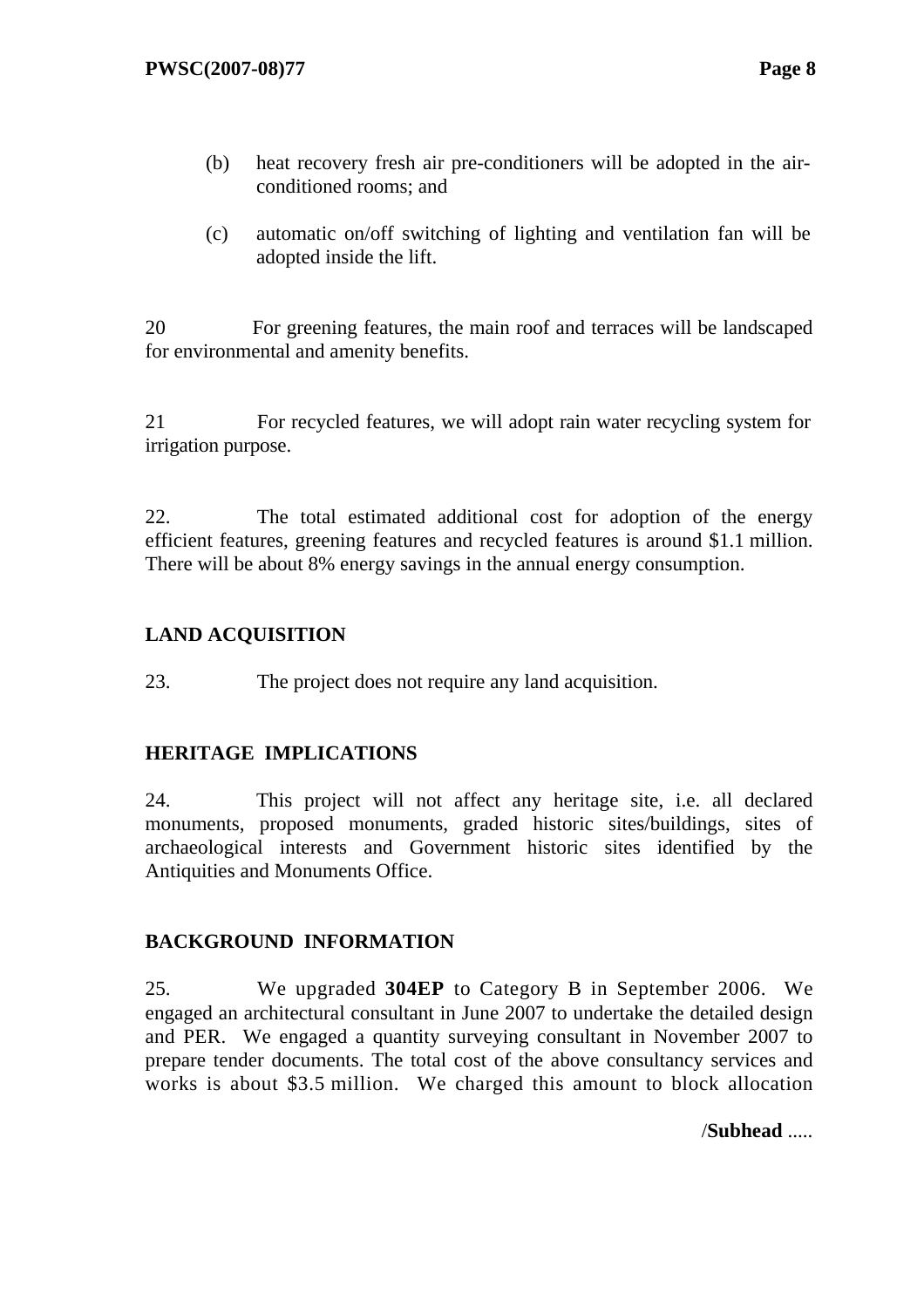**Subhead 3100GX** – "Project feasibility studies, minor investigations and consultants' fees for items in Category D of the Public Works Programme". The architectural consultant has completed the detailed design and PER. The quantity surveying consultant is finalising the tender documents.

26. The proposed works will involve removal of 38 trees, including 29 to be felled and nine to be replanted within the project site. All trees to be removed are not important trees<sup> $\delta$ </sup>. We will incorporate planting proposals as part of the project, including estimated quantities of 98 trees and 1 500 shrubs.

27. We estimate that the proposed works will create about 179 jobs (160 for labourers and another 19 for professional/technical staff) providing a total employment of 3 000 man-months.

--------------------------------------

Education Bureau January 2008

- 6 "Important trees" refer to trees in the Register of Old and Valuable Trees, or any other trees that meet one or more of the following criteria –
	- (a) trees of 100 years old or above;
	- (b) trees of cultural, historical or memorable significance e.g. Fung Shui tree, tree as landmark of monastery or heritage monument, and trees in memory of an important person or event;
	- (c) trees of precious or rare species;
	- (d) trees of outstanding form (taking account of overall tree sizes, shape and any special features) e.g. trees with curtain like aerial roots, trees growing in unusual habitat; or
	- (e) trees with trunk diameter equal or exceeding 1.0 metre (measured at 1.3 metre above ground level), or with height/canopy spread equal or exceeding 25 metres.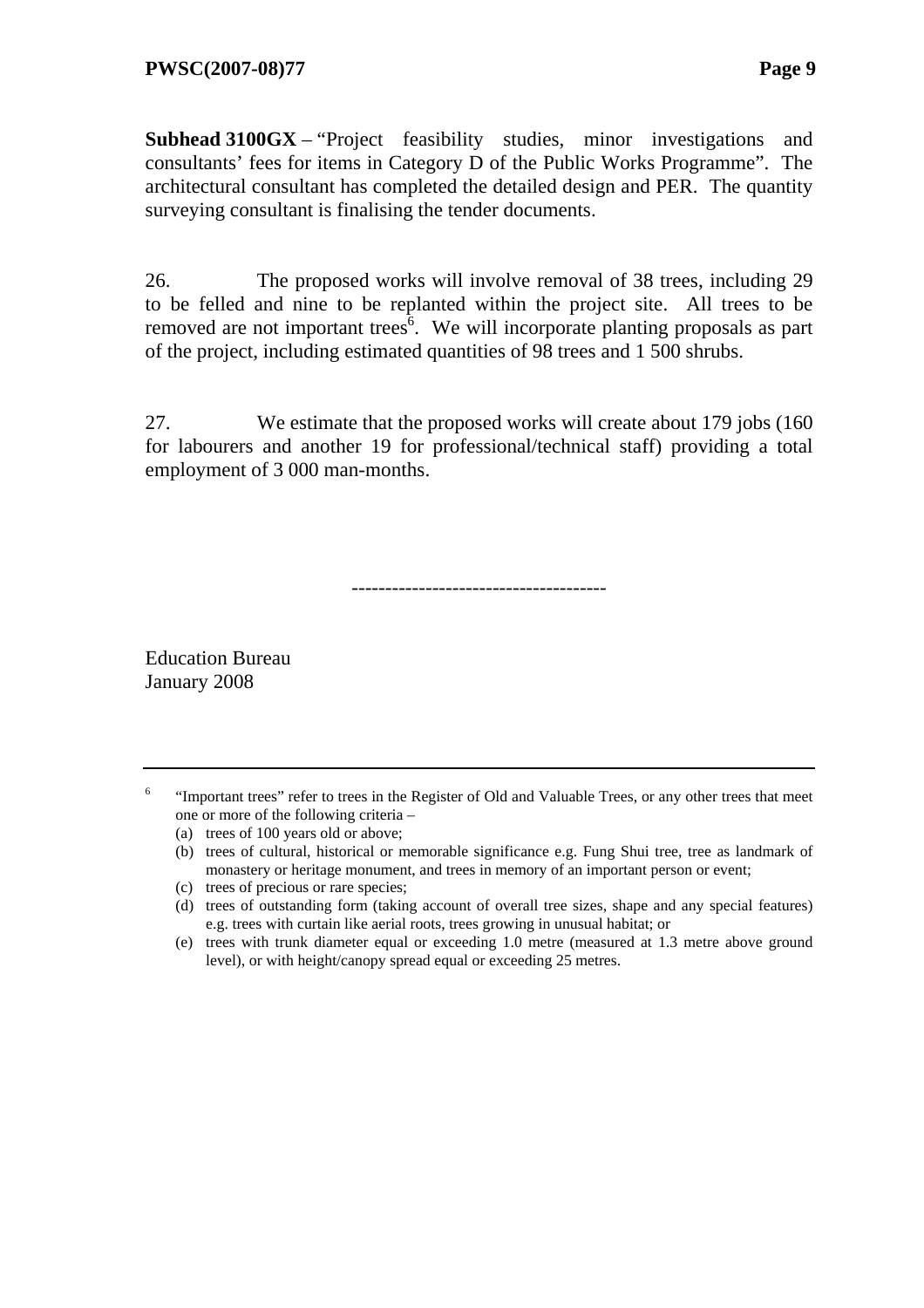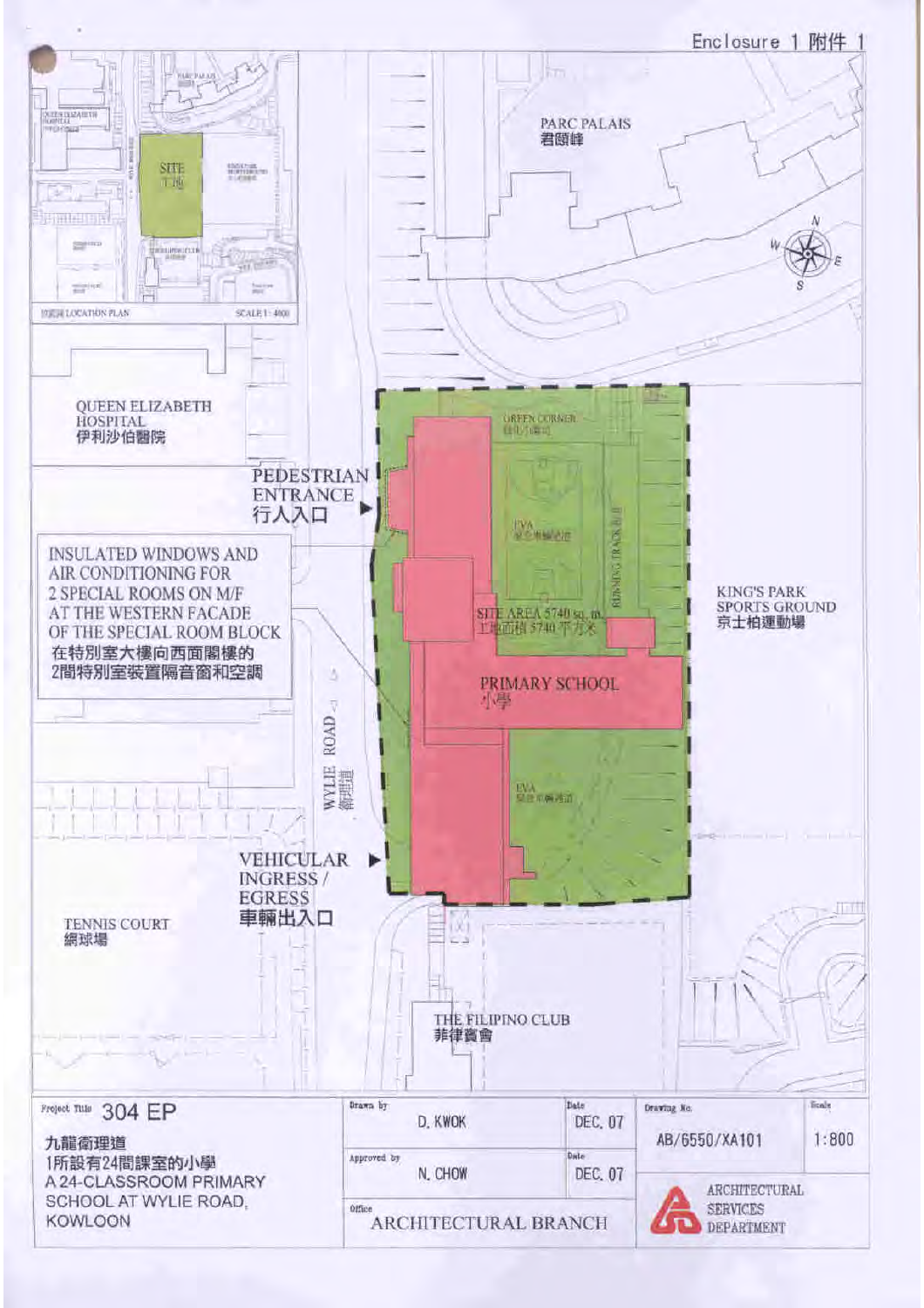# Enclosure 2 附件 2



VIEW OF THE SCHOOL PREMISES FROM WESTERN DIRECTION (ARTIST'S IMPRESSION) 從西面望向校舍的構思圖



VIEW OF THE SCHOOL PREMISES FROM NORTH-EASTERN DIRECTION (ARTIST'S IMPRESSION) 從東北面望向校舍的構思圖

| 304 EP<br>Project Trist                         | firmwn by<br>D. KWOK   | Date<br>DEC. 07      | Drawing Mo.<br>AB/6550/XA102 | Scale<br><b>NTS</b> |
|-------------------------------------------------|------------------------|----------------------|------------------------------|---------------------|
| 九龍衛理道<br>1所設有24間課室的小學<br>A 24-CLASSROOM PRIMARY | Approved by<br>N. CHOW | Date<br>DEC. 07      | <b>ARCHITECTURAL</b>         |                     |
| SCHOOL AT WYLIE ROAD.<br><b>KOWLOON</b>         | Office                 | ARCHITECTURAL BRANCH |                              |                     |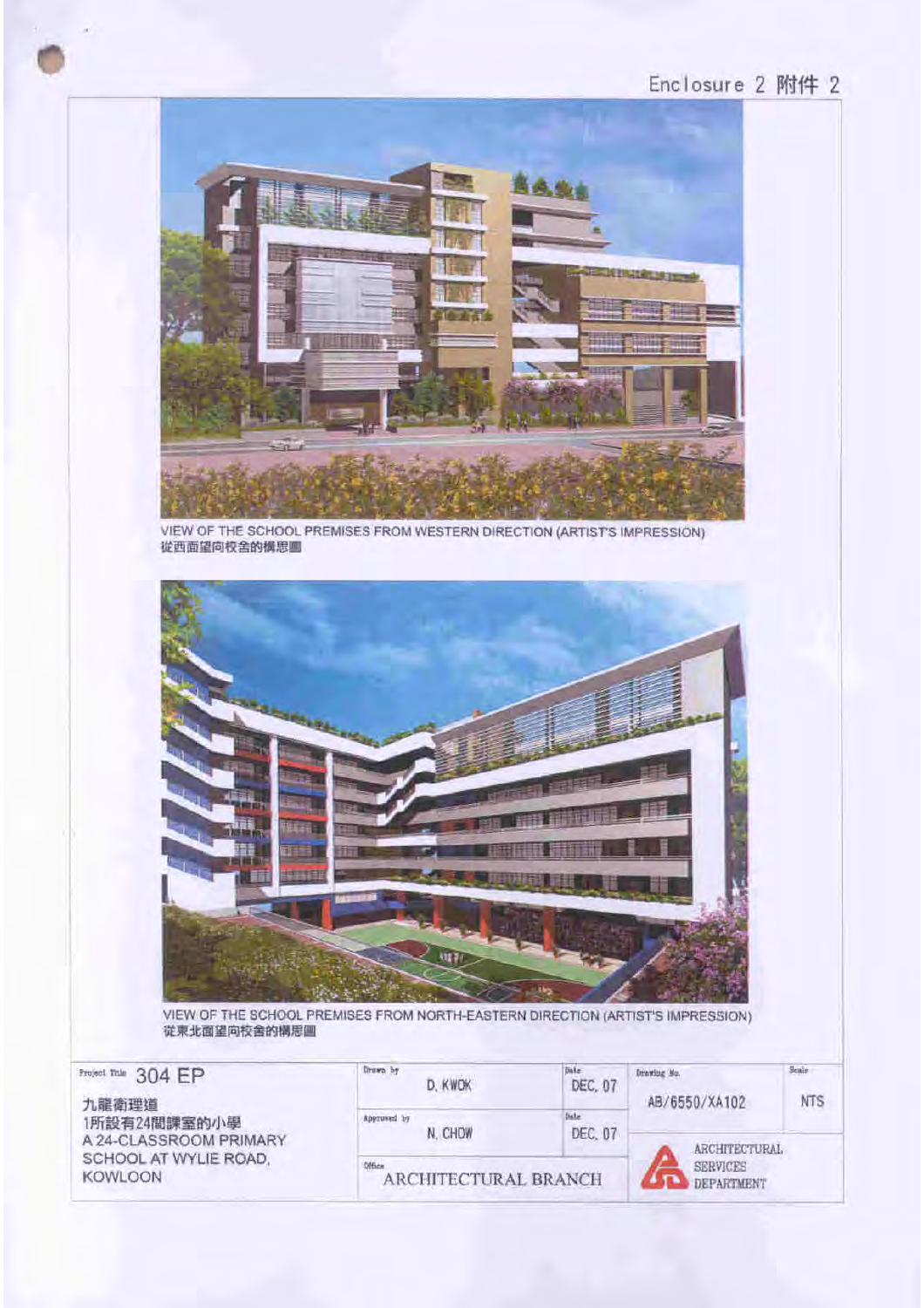#### **304EP – A 24-classroom primary school at Wylie Road, Kowloon**

#### **Breakdown of the estimate for consultants' fees**

|     | <b>Consultants' staff costs</b>        |                           | <b>Estimated</b><br>man-<br>months | Average<br>MPS <sup>*</sup><br>salary<br>point | <b>Multiplier</b><br>(Note 1) | <b>Estimated</b><br>fee<br>(\$ million) |
|-----|----------------------------------------|---------------------------|------------------------------------|------------------------------------------------|-------------------------------|-----------------------------------------|
| (a) | Contract<br>administration<br>(Note 2) | Professional<br>Technical |                                    |                                                |                               | 1.5<br>0.4                              |
| (b) | Site supervision<br>(Note 3)           | Professional<br>Technical | 12.1<br>96.2                       | 38<br>14                                       | 1.6<br>1.6                    | 1.1<br>2.9                              |
|     |                                        |                           |                                    |                                                | Total                         | 5.9                                     |

\* MPS = Master Pay Scale

#### **Notes**

- 1. A multiplier of 1.6 is applied to the average MPS point to estimate the cost of resident site staff supplied by the consultants. (As at 1 April 2007, MPS point  $38 = $56,945$  per month and MPS point  $14 = $18,840$  per month.)
- 2. The consultants' staff cost for contract administration is calculated in accordance with the existing consultancy agreement for the design and construction of **304EP.** The assignment will only be executed subject to Finance Committee's approval to upgrade **304EP** to Category A.
- 3. The consultants' staff cost for site supervision is based on the estimate prepared by the Director of Architectural Services. We will only know the actual man-months and actual costs after completion of the construction works.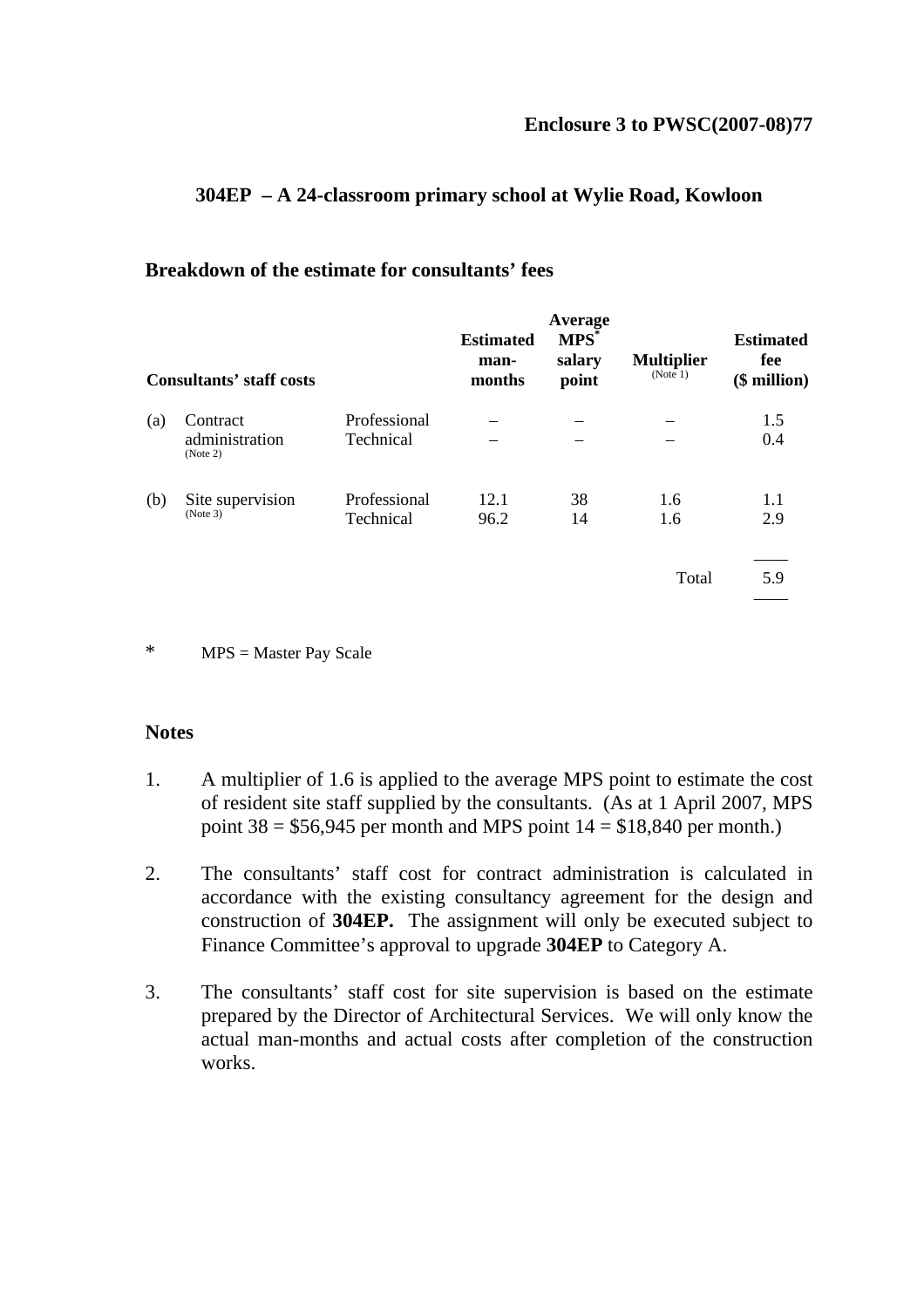### **A comparison of the reference cost of a 24-classroom primary school project with the estimated cost of 304EP**

### **\$ million (in Sept 2007 prices)**

|     |                                                        | Reference cost*    | <b>304EP</b>       |              |
|-----|--------------------------------------------------------|--------------------|--------------------|--------------|
| (a) | Demolition                                             |                    | 10.0               | (See note A) |
| (b) | Geotechnical works                                     |                    | 6.5                | (See note B) |
| (c) | Piling                                                 | 9.3                | 22.5               | (See note C) |
| (d) | <b>Building</b>                                        | 49.8               | 58.5               | (See note D) |
| (e) | <b>Building services</b>                               | 13.3               | 14.4               | (See note E) |
| (f) | Drainage                                               | 2.1                | 2.5                | (See note F) |
| (g) | External works                                         | 8.5                | 9.8                | (See note G) |
| (h) | Furniture and equipment                                |                    | 3.0                | (See note H) |
| (i) | Consultants' fees                                      |                    | 5.9                | (See note I) |
| (j) | Contingencies                                          | 8.3                | 13.0               |              |
|     | Total                                                  | 91.3               | 146.1              |              |
| (k) | Construction floor area                                | $9129 \text{ m}^2$ | $9690 \text{ m}^2$ |              |
| (1) | Construction unit cost<br>$\{ [(d) + (e)] \div (k) \}$ | $$6,912/m^2$       | $$7,523/m^2$       |              |

/\* **Assumptions** ......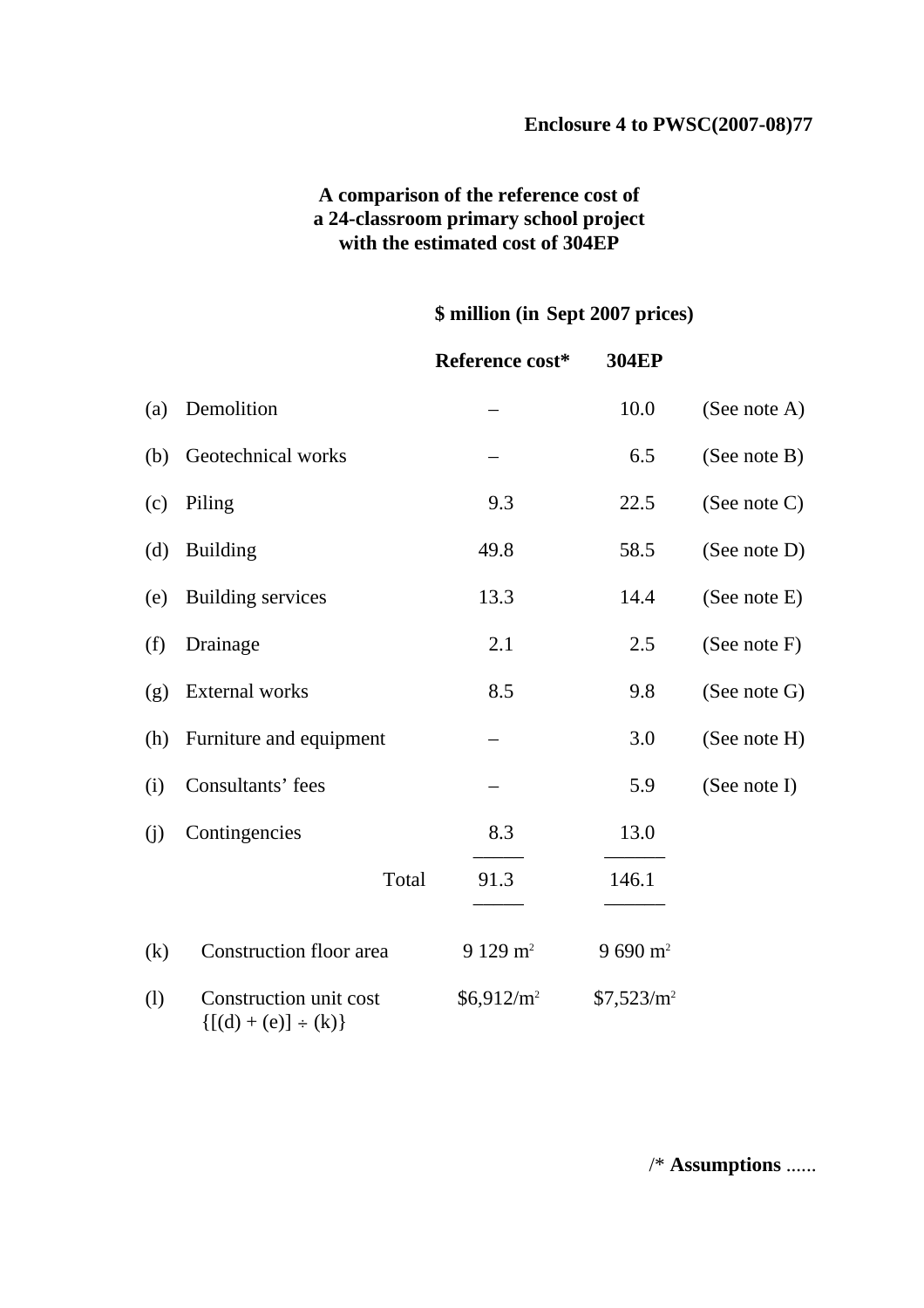### **\* Assumptions for reference cost**

- 1. The estimation is based on the assumption that the school site is uncomplicated and without unusual environmental restrictions. No allowance is reserved for specific environmental restrictions such as the provision of insulated windows, air-conditioning and boundary walls to mitigate noise impacts on the school.
- 2. No site formation works/geotechnical works are required as they are normally carried out by other government departments under a separate engineering vote before handing over the project site for school construction.
- 3. Piling cost is based on the mixed use of 101 steel H-piles at an average depth of 30 m, assuming that percussive piling is permissible. It also includes costs for pile caps, strap beams and testing. No allowance is reserved for the effect of negative skin friction due to fill on reclaimed land.
- 4. Cost for drainage and external works is for a standard 24-classroom primary school site area of 4 700  $m<sup>2</sup>$  built on an average level site without complicated geotechnical conditions, utility diversions, etc. (i.e. a "greenfield" site).
- 5. No consultancy services are required.
- 6. Furniture and equipment costs are excluded as they are usually borne by the sponsoring bodies of new schools.
- 7. The reference cost for comparison purpose is subject to review regularly. We will review, and revise if necessary, the reference cost which should be adopted for future projects.

### **Notes**

- A. The demolition cost is for the demolition of the existing two blocks of quarters on site.
- B. Geotechnical works is for the construction of steel H-pile wall and soil nails to maintain the stability of the existing slope and the retaining wall of the adjacent building.

/C. .....